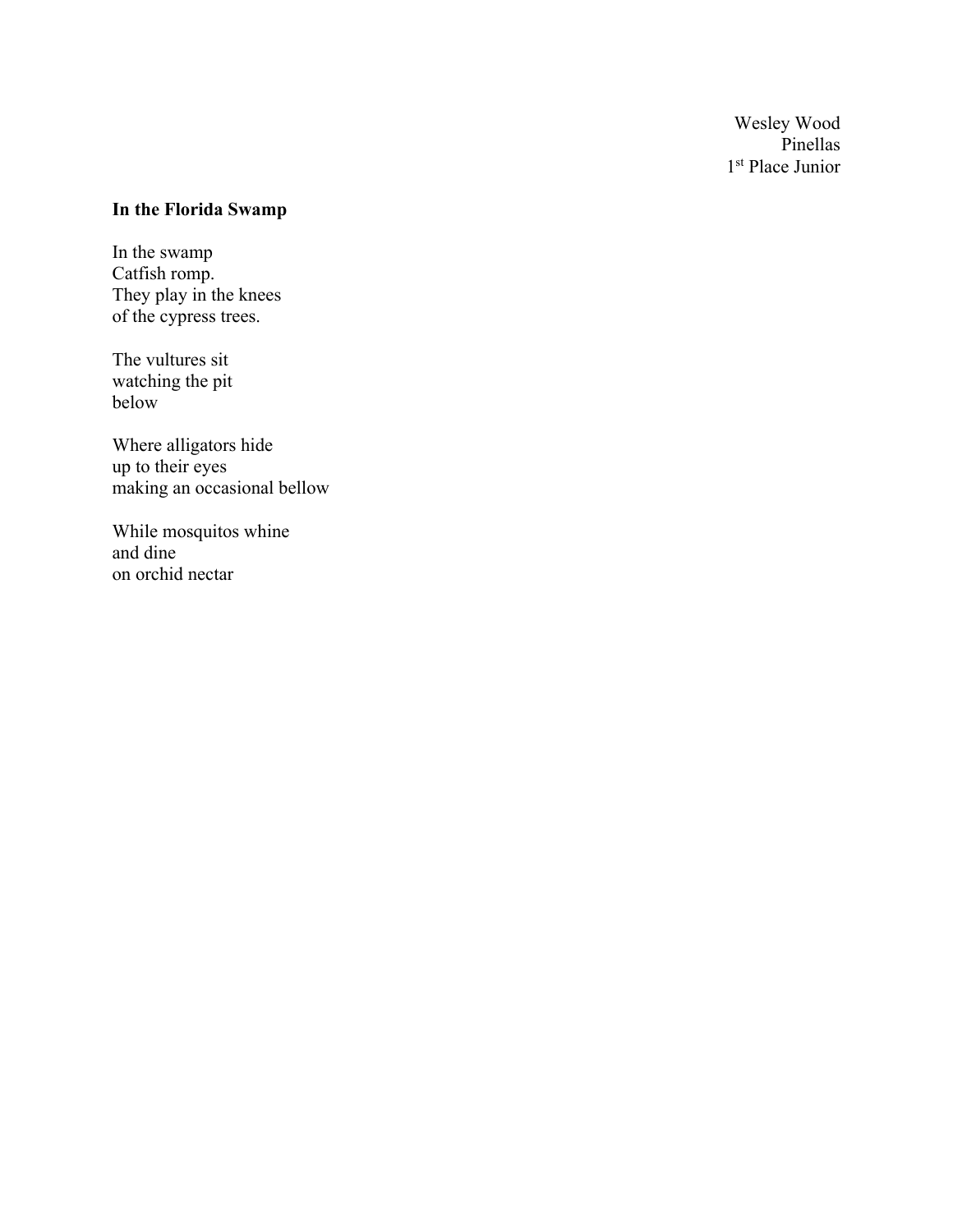Sarah Weis Manatee 2nd Place Junior

## **St. Johns River**

I watch the lumbering manatee, He's gliding through the water. He's swimming all around, Looking for a place that's hotter. His buoy bobbing up and down Reminds my mom of Jaws, And when his gray back slowly appears, We both watch in awe.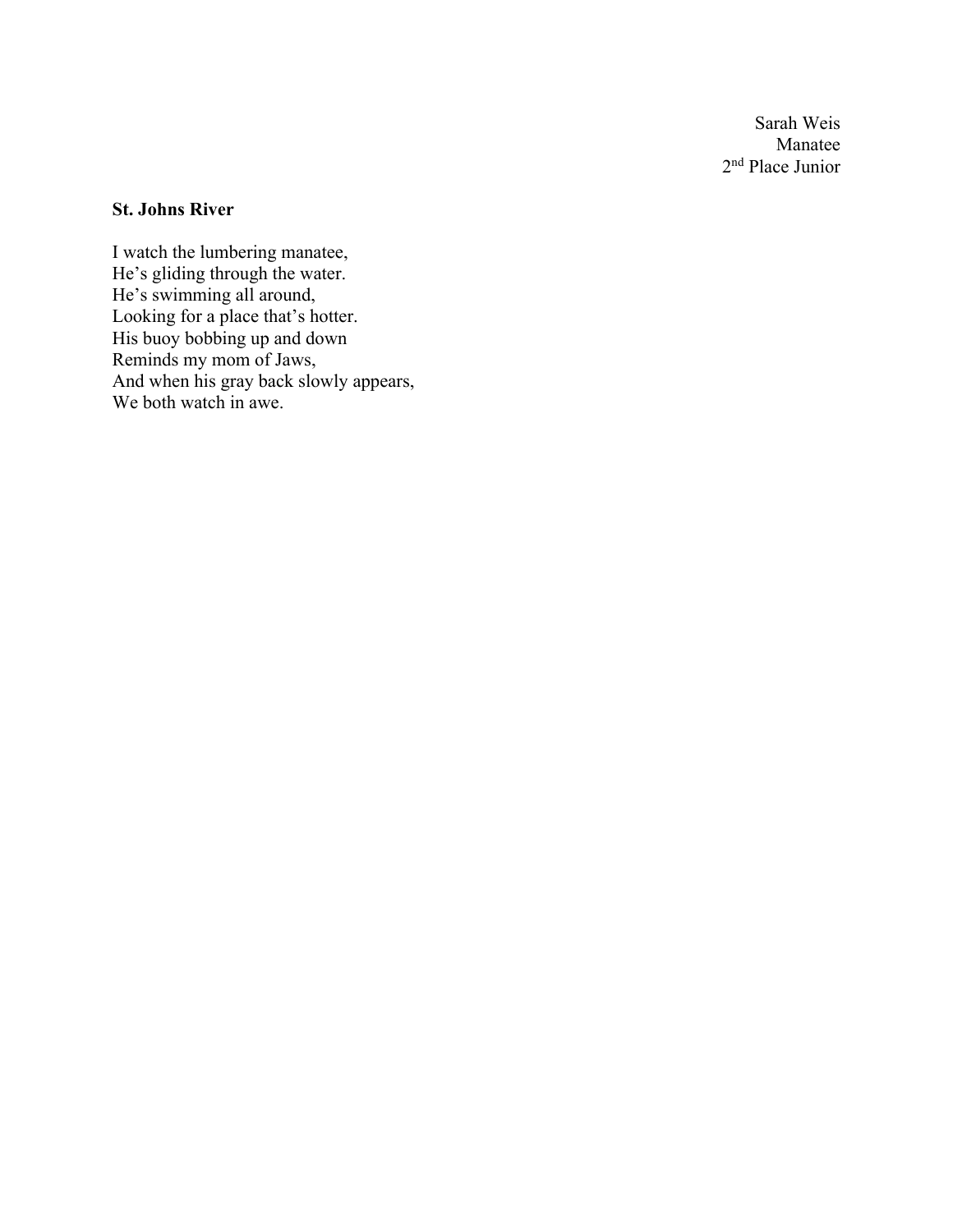Skye Ashlen Burgos Duval 3rd Place Junior

## **NIGHT**

Nocturnal creatures Illuminate the gloom Glowing eyes Hiding in Trees painted with shadows